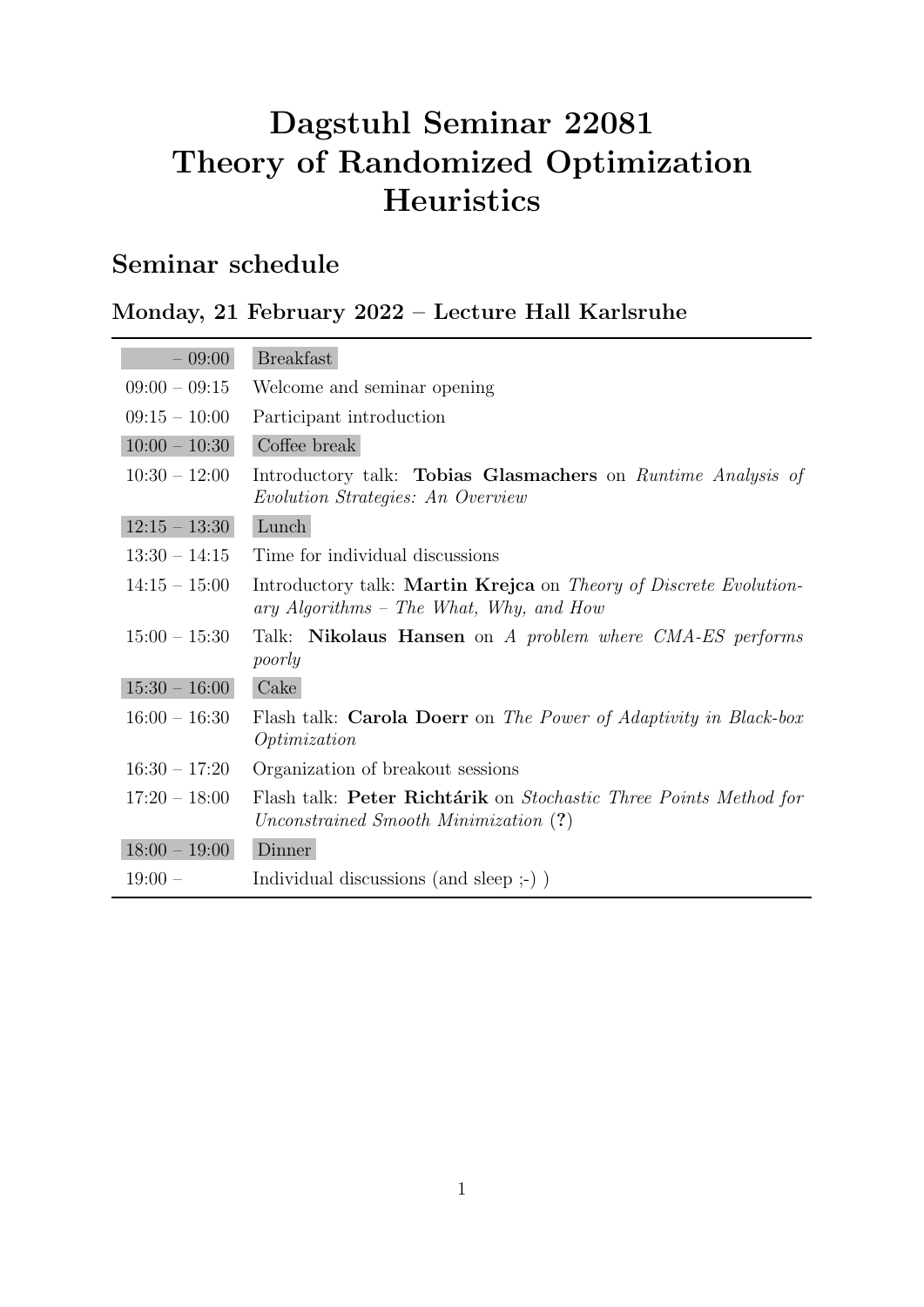| $-09:00$        | <b>Breakfast</b>                                                                                                                                                                    |
|-----------------|-------------------------------------------------------------------------------------------------------------------------------------------------------------------------------------|
| $09:15 - 10:00$ | Talk: Peter Richtárik on EF21: A New, Simpler, Theoretically Bet-<br>ter, and Practically Faster Error Feedback                                                                     |
| $10:00 - 10:30$ | Coffee break                                                                                                                                                                        |
| $10:30 - 11:15$ | Talk: Dirk Sudholt on Analyzing the Cost of Randomness in Evolu-<br><i>tionary Algorithms</i>                                                                                       |
| $11:15 - 12:00$ | Talk: Mickaël Binois on A Brief Introduction to Bayesian Optimiza-<br>tion                                                                                                          |
| $12:15 - 13:30$ | Lunch                                                                                                                                                                               |
| $13:30 - 14:00$ | Time for individual discussions                                                                                                                                                     |
| $14:00 - 15:30$ | <b>Breakout Sessions:</b>                                                                                                                                                           |
|                 | $\diamond$ k-adaptive black-box complexity                                                                                                                                          |
|                 | $\diamond$ Stochastic Three Point Method (STP) (?)                                                                                                                                  |
| $15:30 - 16:00$ | Cake                                                                                                                                                                                |
| $16:00 - 16:15$ | Flash talk: <b>Johannes Lengler</b> on <i>Population Diversity Makes Lexi-</i><br>case Selection Fast                                                                               |
| $16:15 - 16:30$ | Flash talk: Tobias Glasmachers on Evolution Strategies Reliably<br>Overcome Saddle Points                                                                                           |
| $16:30 - 17:30$ | <b>Breakout Sessions</b>                                                                                                                                                            |
|                 | $\diamond$ Modern Stochastic Second-Order Methods and CMA-ES (Newton +<br>subsampling: $(?)$ , Newton + random projection: $(?)$ , Newton + random compression: $(?)$ ,<br>CMA: (?) |
|                 | $\diamond$ Comma versus plus selection strategies in the presence of noise                                                                                                          |
| $17:30 - 18:00$ | Debrief and announcements                                                                                                                                                           |
| $18:00 - 19:00$ | Dinner                                                                                                                                                                              |
| $19:00 -$       | Individual discussions (and sleep $;$ -))                                                                                                                                           |

### Tuesday, 22 February 2022 – Lecture Hall Karlsruhe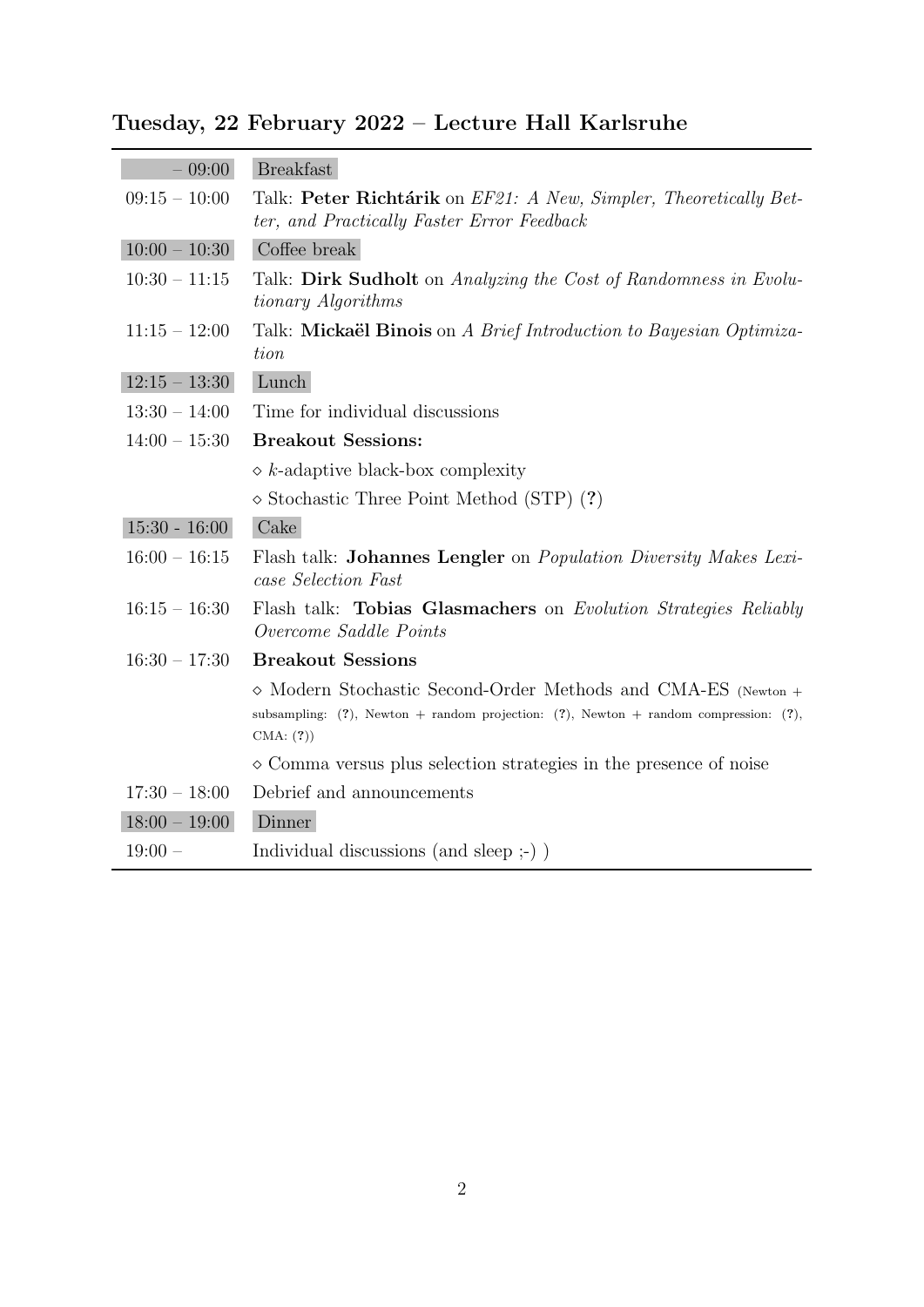| 09:00           | <b>Breakfast</b>                                                                                                              |
|-----------------|-------------------------------------------------------------------------------------------------------------------------------|
| $09:00 - 09:30$ | <b>Andreia Guerreiro</b> on <i>Theoretical Aspects of Set-Quality Indicators</i><br>for Multiobjective Optimization           |
| $09:30 - 10:00$ | <b>Elizabeth Wanner</b> on Mathematical Models for Dominance Move:<br>Comparisons and Complexity Analysis                     |
| $10:00 - 10:30$ | Coffee break (plus testing)                                                                                                   |
| $10:30 - 11:15$ | <b>Sebastian Stich</b> on Randomized Smoothing for Non-Convex Opti-<br>mization                                               |
| $11:15 - 12:00$ | <b>Benjamin Doerr</b> on A First Mathematical Runtime Analysis of the<br>Non-Dominated Sorting Genetic Algorithm II (NSGA-II) |
| $12:15 - 13:30$ | Lunch                                                                                                                         |
| $13:30 - 15:30$ | Hike                                                                                                                          |
| $15:30 - 16:00$ | Cake                                                                                                                          |
| $16:00 - 16:10$ | Flash Talk: Armand Gissler on State-dependent Drift Condition for<br>Stability of Markov Chains                               |
| $16:10 - 16:20$ | Flash Talk: Benjamin Doerr on Some Theoretical Thoughts on<br>Permutation-Based EAs                                           |
| $16:20 - 17:45$ | <b>Breakout Sessions</b>                                                                                                      |
|                 | $\diamond$ Potential functions for CMA-ES                                                                                     |
|                 | $\diamond$ Analysis of permutation problems                                                                                   |
| $17:45 - 18:00$ | Debriefing of Breakout Sessions                                                                                               |
| $18:00 - 19:00$ | Dinner                                                                                                                        |
| $19:00 -$       | Individual discussions (and sleep $;$ -))                                                                                     |

#### Wednesday, 23 February 2022 – Lecture Hall Karlsruhe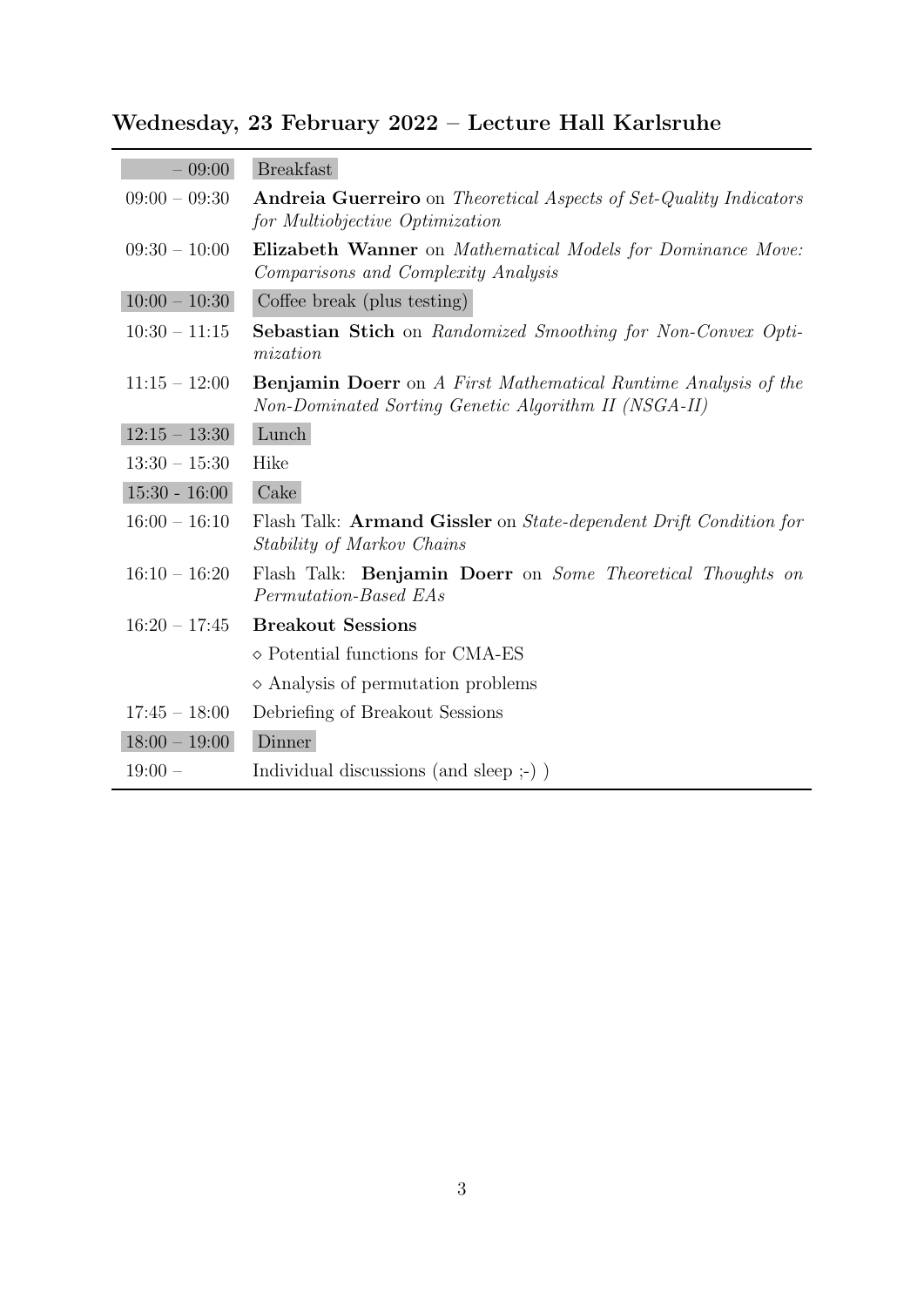| $-09:00$        | <b>Breakfast</b>                                                                                          |
|-----------------|-----------------------------------------------------------------------------------------------------------|
| $09:15 - 10:00$ | Talk: Ricardo Takahashi on On the Dynamics of the DE Algorithm                                            |
| $10:00 - 10:30$ | Coffee break                                                                                              |
| $10:30 - 11:15$ | Talk: Johannes Lengler on Failure on Easy Problems                                                        |
| $11:15 - 12:00$ | Talk: Duc-Cuong Dang on Selection in non-elitist populations:<br><i>overview</i> and <i>open</i> problems |
| $12:15 - 13:30$ | Lunch                                                                                                     |
| $13:30 - 14:00$ | Time for individual discussions                                                                           |
| $14:00 - 15:30$ | <b>Breakout Sessions:</b>                                                                                 |
|                 | Stochastic Gradient Descent                                                                               |
|                 | Convergence of Multiobjective Optimization Algorithms                                                     |
| $15:30 - 16:00$ | Cake                                                                                                      |
| $16:00 - 16:15$ | Flash talk: Xiaoyue Li on <i>Gray-box operator on Vertex Cover</i>                                        |
| $16:15 - 16:30$ | Flash talk: Nikolaus Hansen on Scaling-Invariant Functions                                                |
| $16:30 - 17:30$ | <b>Breakout Sessions</b>                                                                                  |
|                 | Population Dynamics of $(\mu + 1)$ -EA/GA                                                                 |
|                 | Theory-Friendly Problem Modelling                                                                         |
| $17:30 - 18:00$ | Debrief and announcements                                                                                 |
| $18:00 - 19:00$ | Dinner                                                                                                    |
| $19:00 - 20:30$ | Individual discussions                                                                                    |
| $20:30 -$       | Wine and Cheese                                                                                           |

## Thursday, 24 February 2022 – Lecture Hall Karlsruhe